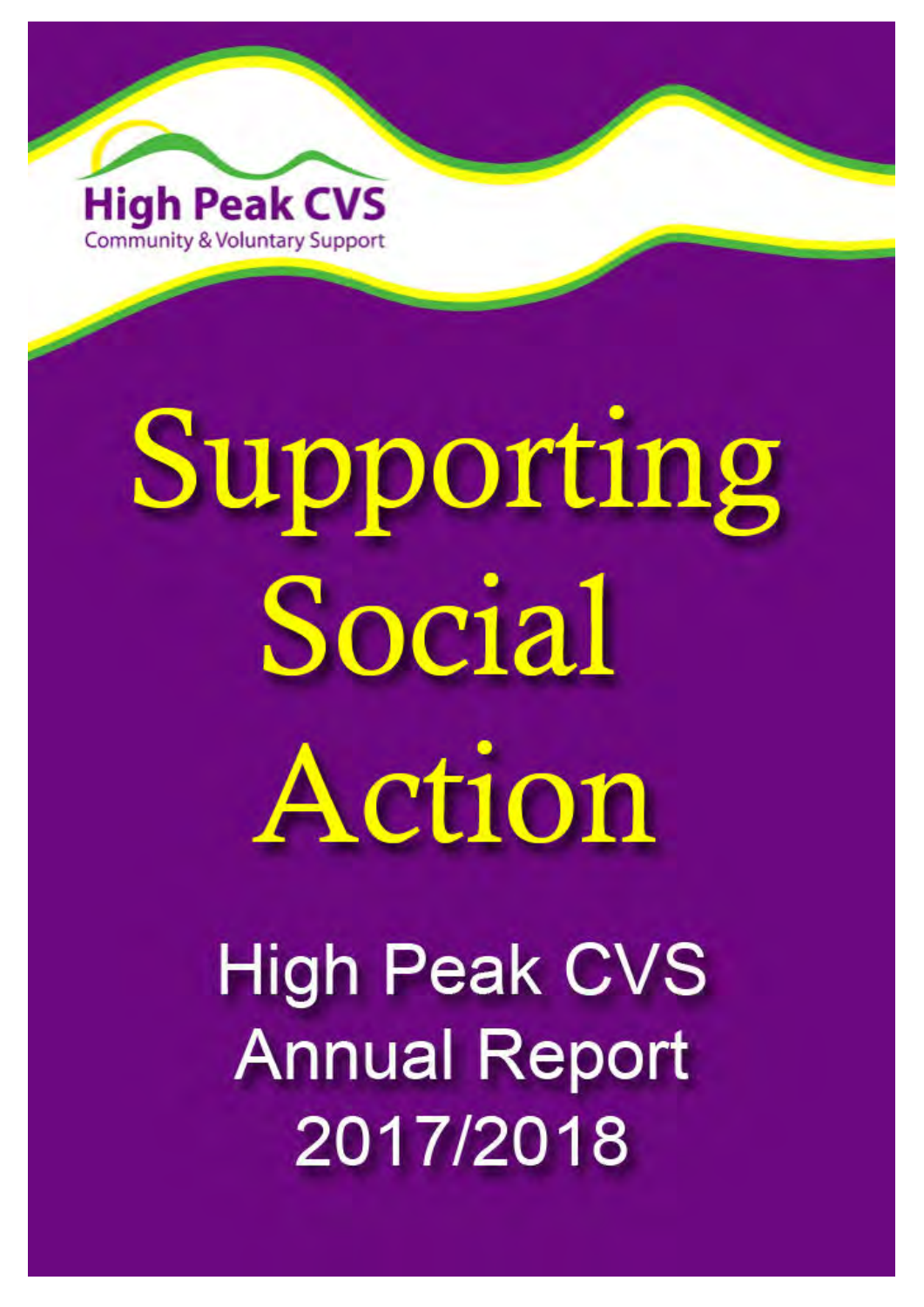

# Hello Everyone!

Once again I find myself writing a brief message to you, at the time of our AGM. This year has been one of mixed blessings for many of us, including myself. Once again the Trustees and I sought to achieve a merger with another organisation, this time with The Bureau in Glossop. We had a very busy few months working through the relevant issues, but unfortunately our plans were unsuccessful, and the merger has not been achieved.

# Message from the Chair, Joy Brown

We remain a small organisation, as funding remains much smaller than we would wish, but as you know this is a widespread problem. I am proud we are still providing services to you, especially concentrating on our Small Groups.

Accommodation is currently under review, but wherever we settle we will continue to be the High Peak CVS that you know.

These challenging times have considerable impact on each and every one of us, but not all change is bad change, in fact I look forward to the future for High Peak CVS.

This year I have decided to step down from The Chair. It really is time for us to have the pleasure of a new Chairperson! However my regard for High Peak CVS is such that I sincerely hope to remain a Trustee. I want to thank our loyal and hardworking staff, under the excellent management of Nigel Caldwell. Thank you so much!

> nigel@highpeakcvs.org.uk jane@highpeakcvs.org.uk lizsgp@highpeakcvs.org.uk

> jhay@highpeakcvs.org.uk claire@highpeakcvs.org.uk

# High Peak CVS Staff

Nigel Caldwell Jane Corke Liz Fletcher Jackie Donnelly Jackie Hay Claire Mitchell









**High Peak CVS** 

01663 735350

hello@highpeakcvs.org.uk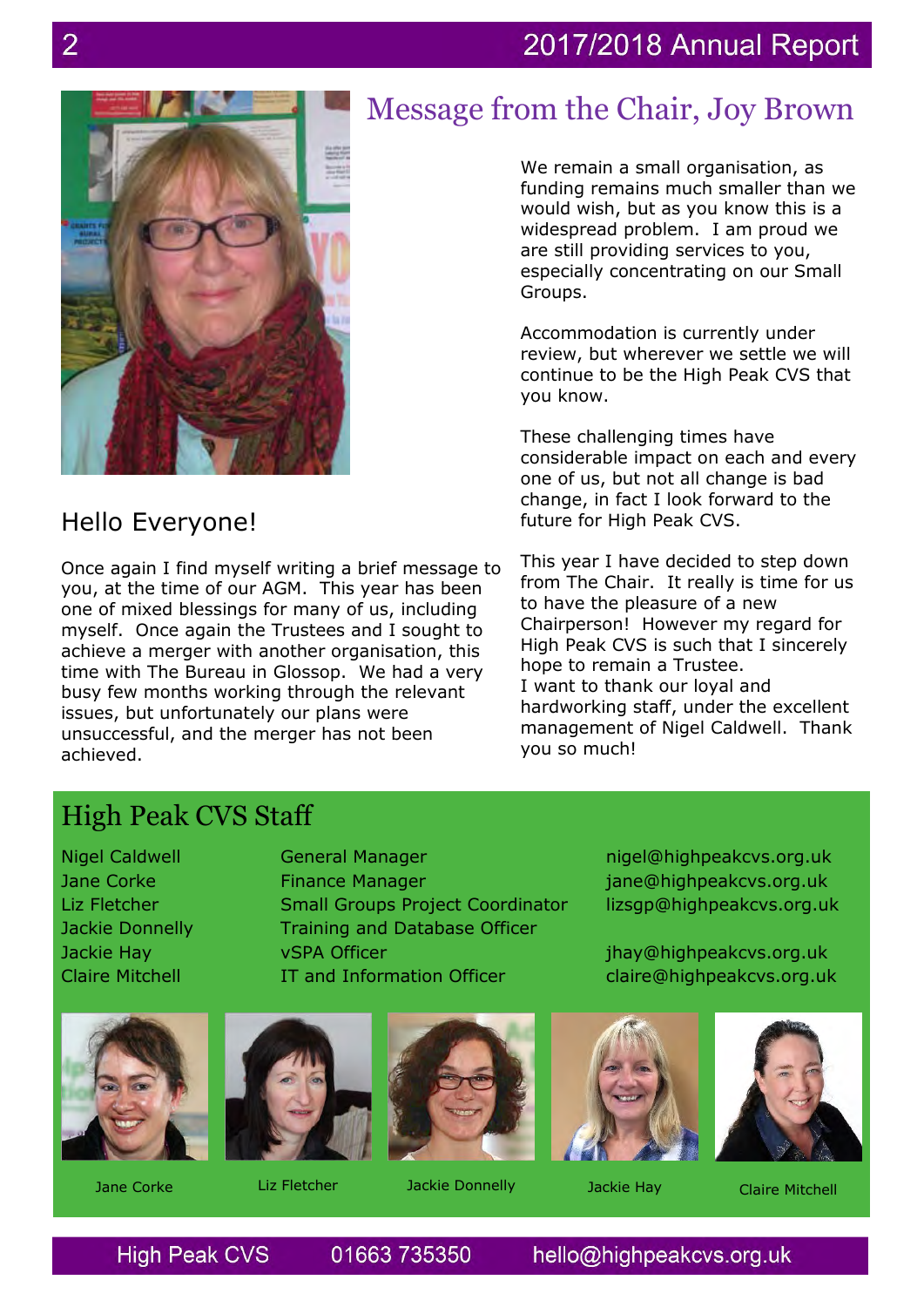# 2017/2018 Annual Report

# Message from the General Manager Nigel Caldwell

High Peak CVS has been promoting and supporting voluntary sector groups since its inception back in 2002. Our emphasis has always been on the empowerment and resourcing of local people to make a difference in their communities through voluntary group action. We are committed to developing the capacity of groups just setting up and also ongoing support to existing groups who face challenges or seek to expand their work.

Our ethos is to keep a focus on the most disadvantaged in our community and to offer support in the form of information, bespoke training, and development support, whilst maintaining the role of an advocate for the sector through representation at strategic levels.

New groups are helped to form, but they are not directly linked or dependent on High Peak CVS. Instead the emphasis is on building their capacity to be independent and to operate on their own, knowing that High Peak CVS is there to support them as and when a need arises. This approach greatly increases the skills and capacity within the community – the oft quoted "community resilience" that is part of a properly functioning and supportive community.

This year has been another tough year for the voluntary sector with scarce new opportunities for funding, especially for infrastructure organisations like High Peak CVS. We do remain grateful though for the continued support from High Peak Borough Council, Derbyshire County Council and the 2 Clinical Commissioning Groups - North Derbyshire and Tameside and Glossop- which gives us a secure platform of core funding.

With this, our small but hardworking team have continued to offer high quality support to 106 voluntary and community groups in the High Peak and we have



maintained a membership of 335 groups. Our partnership in the north Derbyshire vSPA project, which helps health and care professionals link into the local voluntary sector services, provided support to 120 people who were referred to us. Later in this report there are examples of the main aspects of our work in the last year.

As Joy has reported in her message, our Board, with staff support, spent a lot of time working towards a merger with the Bureau in Glossop. Based on shared values we have worked closely together in the past and we are partners in the Bureau Social Prescribing project providing the Asset Based Community development to groups in Glossopdale. In the end our negotiations stopped short of full merger but we continue our close collaboration and joint work.

Our thanks must be recorded for the substantial contribution from our active, well informed and committed Board members who have supported and steered the work of High Peak CVS this last year. Special mention must go to Joy Brown, our Chair who is stepping down after over 8 years of continuous close support as Chair. Joy's contribution has been unstinting and we all appreciate her wise chairing and heartfelt support for the cause.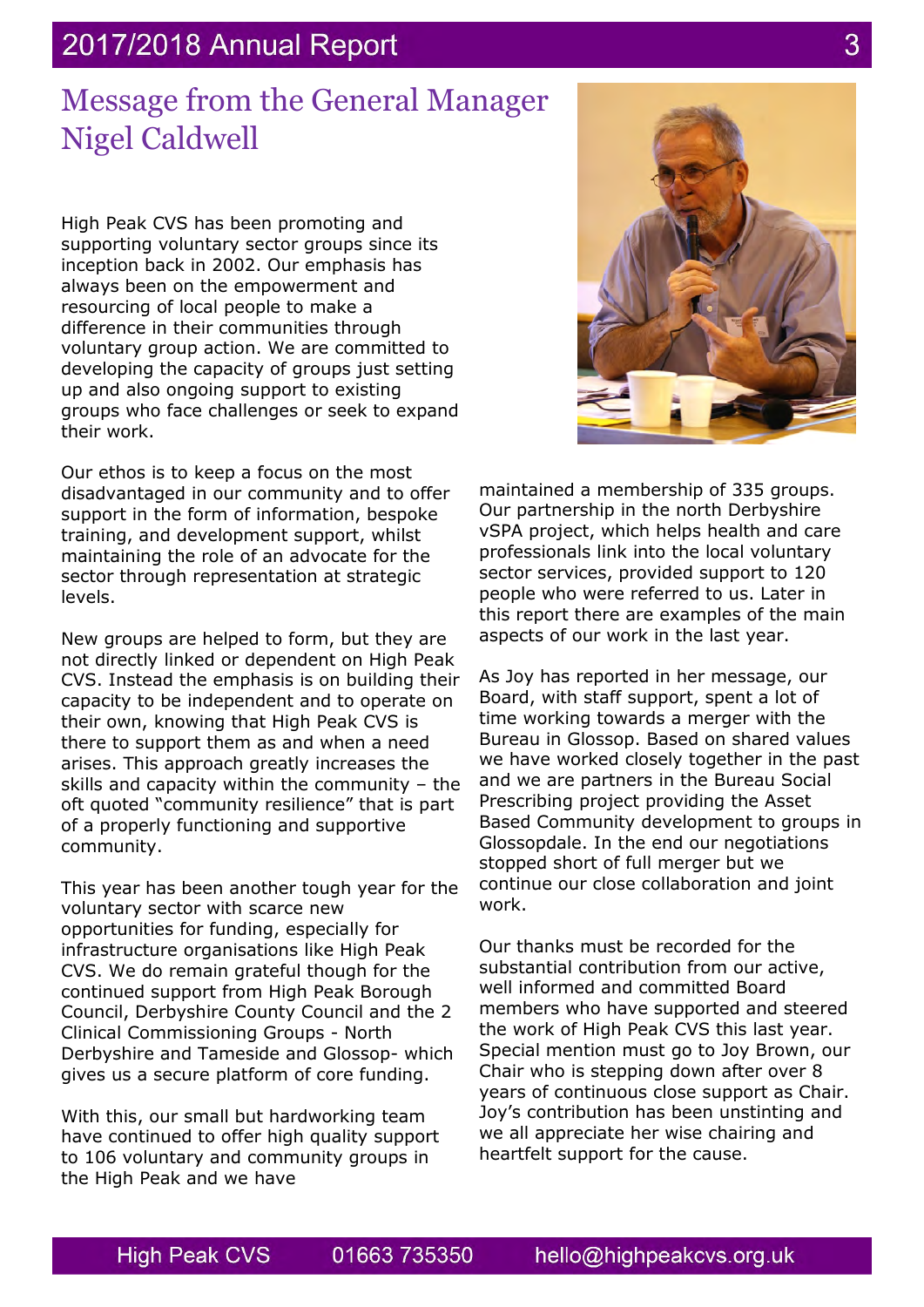# Civil Society and the need for infrastructure



High Peak CVS is what is commonly termed a local infrastructure organisation for the voluntary and community sector. As such we provide information, training and development support to charities, community groups and other not for profit organisations that deliver social action. We offer networking, liaison and we act as a voice to represent the sector. We are also members of NAVCA, the national membership body specifically for local support and development organisations in England.

*"It is the lines of communication that an infrastructure organisation such as CVS opens up, that I think are the most crucial and beneficial."*

As this report is being written, the Government have just launched the "Civil Society Strategy – Building a Future for everyone". The Strategy makes specific reference to the important role of local infrastructure in strengthening civil society, by operational and strategic support to voluntary and community groups.

*"Infrastructure organisations are like the additional member of a charity's Management team providing representation, distributing information and providing impartial advice and support." From a local High Peak group* 

The Strategy sets out a clear commitment by Government to strengthen and increase work in partnership with the Voluntary Sector and commit to joint working on policy and programme design.

# Representation

Locally we are beginning to see positive signs of closer and more integrated working between statutory authorities and the voluntary sector.

In High Peak the **PLACE alliance** is a successful multi-disciplinary network meeting, promoting greater collaboration and partnership working. High Peak CVS is a regular attender providing a voluntary sector perspective on the value of self care in the community.

High Peak CVS is also part of the 3D County wide infrastructure network for collective action and representation for the sector. Last year 3D made representations to Derbyshire CC Adult Social Care on the potential for 3D to lead on a Social Prescribing initiative across the county. This drew partly on the success of the Social Prescribing project based at The Bureau in Glossop, for which our CVS is a partner providing the skilled ABCD community development input. Sadly no funding was available that year although the concept was well received.

# Arts Development

We receive funding from High Peak Borough Council to provide an arts development service to support a range of arts activities in the community, as well as focus on support to creative industries and community festivals



The work also covers strategic input at county level through Arts- Derbyshire. It was great to offer help to the ever growing Chapel Arts group and congratulations to them on achieving charitable status.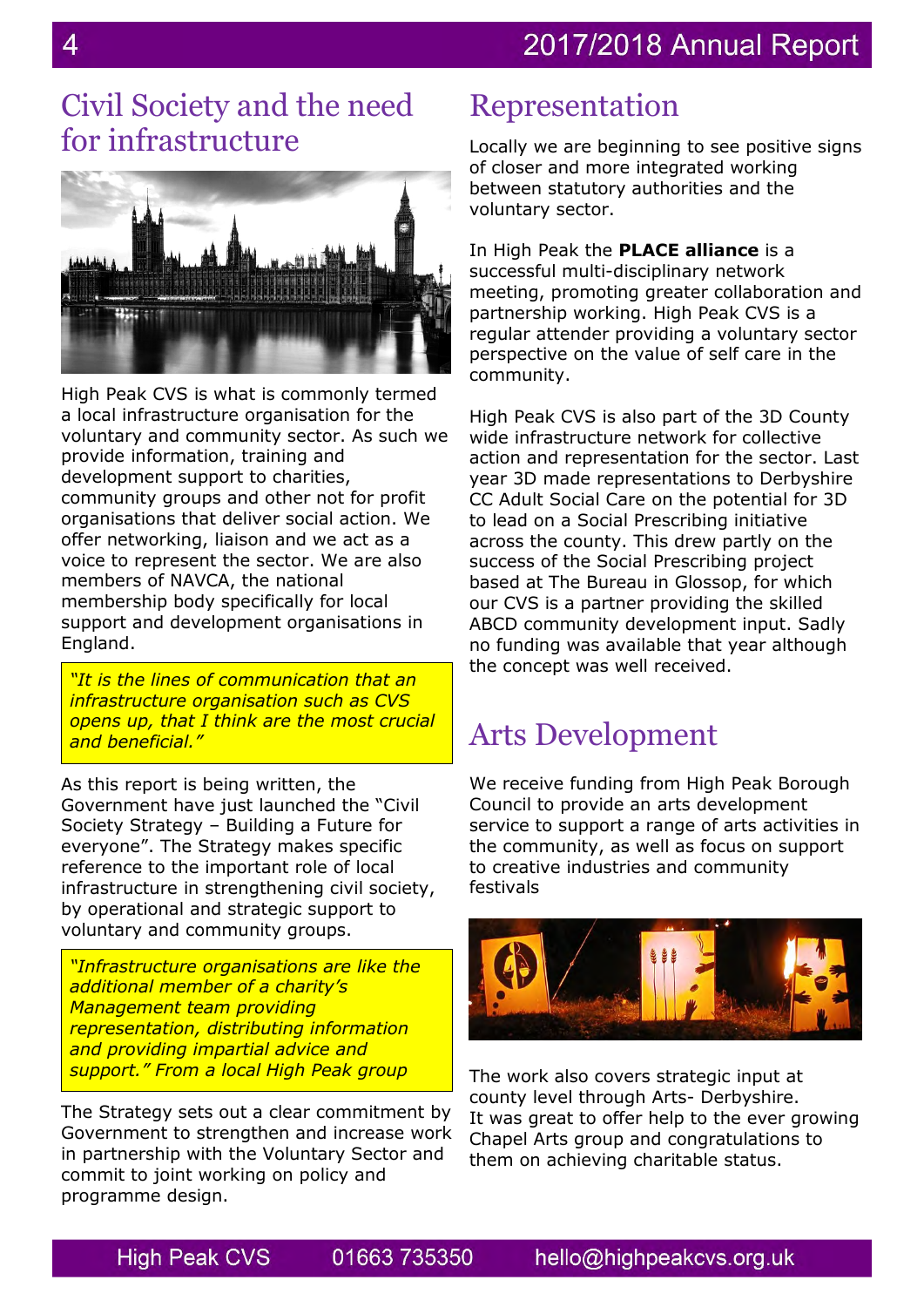# 2017/2018 Annual Report

# Small Groups Project

The Small Groups Project is at the heart of our work supporting small disadvantaged and marginalised groups across High Peak. Led by Liz Fletcher this project gives really valuable development support to new and existing groups, helping them with all aspects of setting up and running effectively. Groups get help writing a constitution, clarifying aims, understanding the roles and responsibilities of committee members and useful guidance on all aspects of groups working well.

Much of the work this year was with self-help groups supporting older people, those with long term health conditions or who are experiencing mental health difficulties.

*"The CVS, Liz Fletcher in particular, has been invaluable in helping us at People of Whitfield setting up our group for food redistribution and other community activities. Without that help we could not have done it. "*

Liz gives practical help and advice on all aspects of funding sources and how to make a successful application. Small amounts make a big difference to groups and this year Liz helped 12 groups gain the funding they needed and this resulted in raising over £18,000 in total.

We also value the contribution of the SGP Advisory Committee, made up of several representatives of small groups who together act as a sounding board for the Small Group Project and ensure our work is grounded in what groups really need. They act as a critical friend to guide the work and their input has been invaluable this year in protecting the values behind the empowering approach central to all SGP work.

High Peak CVS has supported the Furness Vale based group Community Organising Green Space (COGS) in their campaign to turn a neglected open area into a valuable public space for all the community. This group's persistence in the face of barriers has been exceptional and they were the



*COGS* 

winners of The High Peak CVS 2017 AGM Celebrating People's Award for their outstanding contribution to their community. We are delighted to say that they didn't stop there and went on to win the coveted National Field Trust Award for "Most Improved Site". The picture above shows them receiving the award at Lords cricket ground

Liz's work has been particularly focussed on Glossopdale this year delivering our part of the ICFT funded Social Prescribing initiative. As well as building the capacity for existing groups she has also been leading on 2 important areas where a clear gap in services has been identified. Younger adults' mental health was a clear issue and Liz gave several months of close support and guidance to build up a peer support group with clear aims and a structure to work within.

Bereavement support was the second major gap in provision and Liz was able to forge an effective partnership with both Blythe House and Co-op Funeral service to develop not in this case a self-help group, but a valued service for the many people seeking help in coping with their bereavement.

*" Being able to make a positive difference and improve people's lives, is at the heart of most groups' mission. However, without the knowledge, resources and skills that can be drawn upon at CVS, many opportunities to successfully fulfil their aims would be lost. "*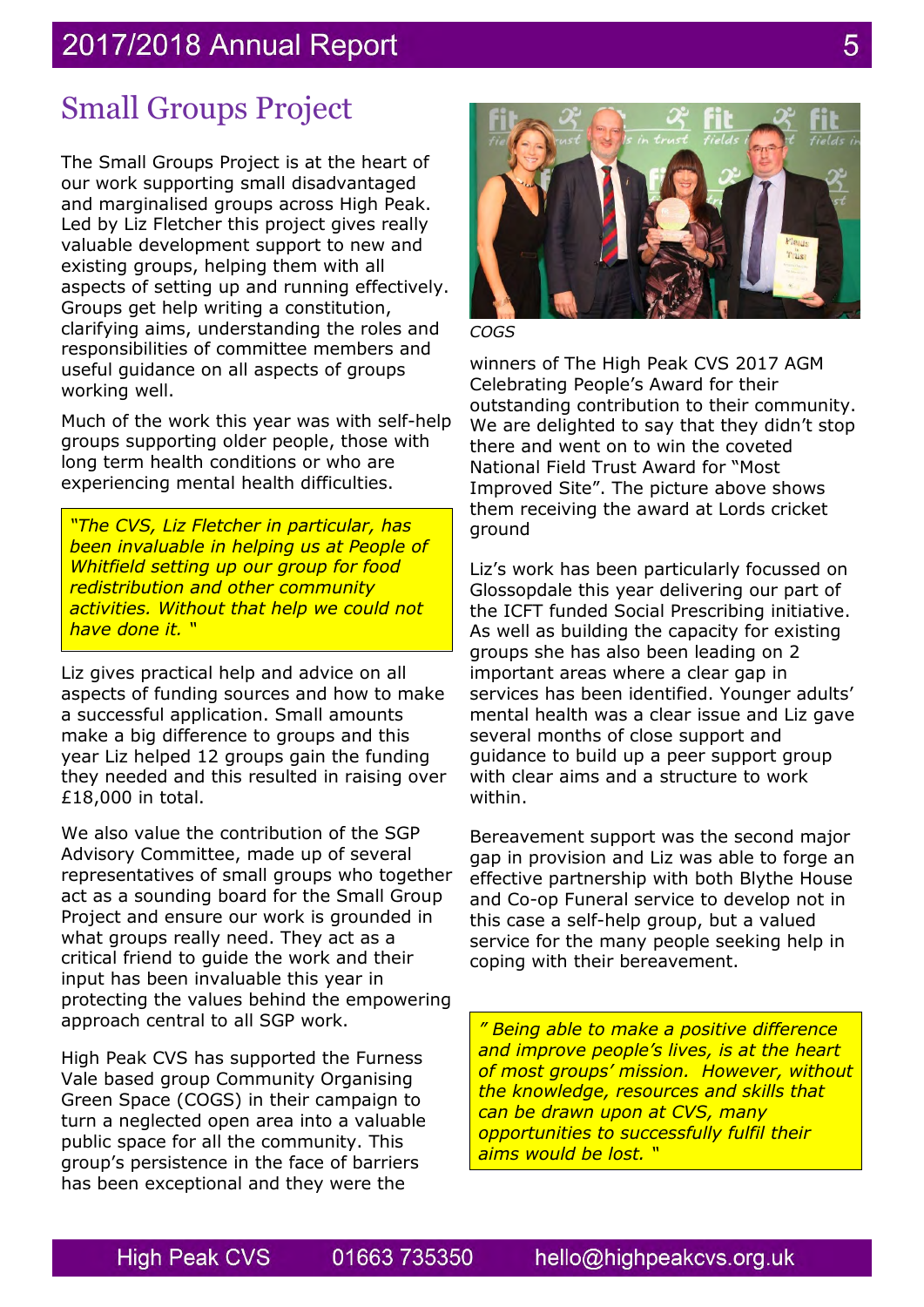# 2017/2018 Annual Report

# Projects

### **Future in Mind**

It is commonly said that one in four of us will have mental health issues in our lifetime. There is however increasing concern about the rise in young people experiencing mental health problems. This year High Peak CVS became an active partner in the national Future in Mind mental health initiative, which aims to improve children and young people's mental health services. Our role is to help groups that work with children and young people, become more aware of the early signs of mental distress and the appropriate support that can be offered and to know when a referral to local professional services is needed. To this end we ran a free mental health training course attended by 15 people, with follow up forums to share common concerns and also good practice.

### **vSPA**

High Peak CVS continued to deliver vSPA as a single point of access service, that allows health and social care workers to refer their clients into local voluntary and community services for support. This promotes greater self care and improved wellbeing through better connections in their neighbourhoods. It is much less well funded than its predecessor, the CVS WRAP project, but last year we still helped 120 people receive appropriate help in their community. The future of vSPA is uncertain as this report goes to print, but we hope key elements of its work will be kept albeit maybe in a different format.

### **Training**

CVS no longer has a formal training programme, but we do respond to specific requests and this year training was provided for 15 groups on courses such as Emergency First Aid, Food Safety, Chairing skills and Safeguarding Children.

Of course, informal bespoke training happens throughout our usual development work. Additionally, this year we were also approached to plan and facilitate separate Review day sessions for two Buxton based groups – one to plan its future direction as a newly independent group and the other a full "Awayday" for staff and trustees taking stock of achievements, mission and future direction. CVS are happy to do this work in the role of honest broker with no specific interest other than to see the best for the group's future.

*"That was a really excellent session last night with some clear outcomes. Thank you very much for facilitating so expertly and supportively."*

# Footnote

We can't end this last year's report without reflecting on the sad passing of Mike Crompton, one of our most committed and valued member of our Board of Trustees. Mike was a former Chair of the Board and could always be relied upon for his wise advice drawn from a wealth of experience, along with his passionate support for community development. Not only that but he had a wicked sense of humour and meetings are just not the same without him: he is much missed.



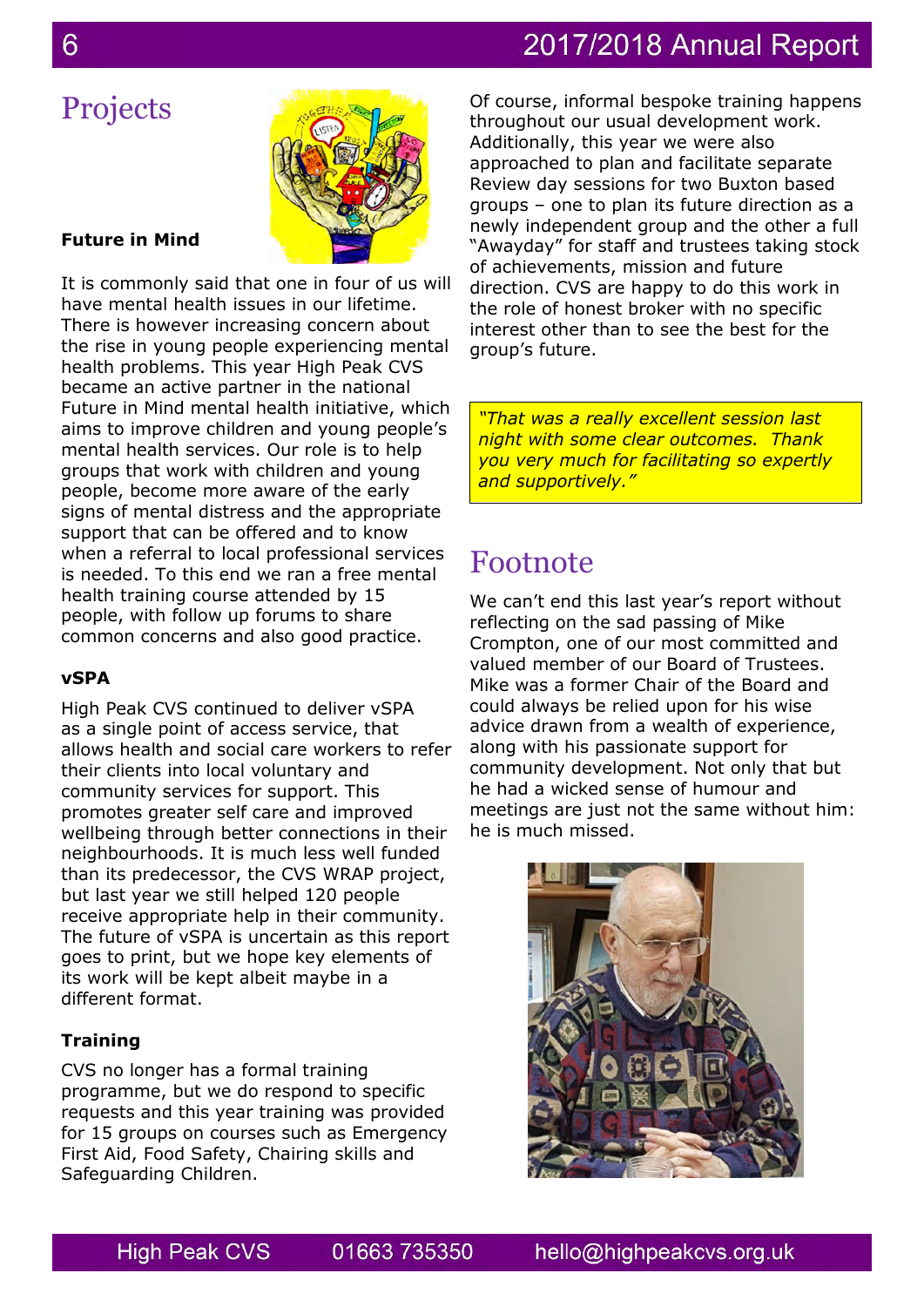# Finances

We are very conscious of the challenge of the current climate of economic uncertainty, particularly in public sector finance and the increasingly competitive funding climate. We are working hard to ensure that we can continue to deliver services to the High Peak voluntary sector within our available resources and the recent restructure and downsizing of the accommodation have assisted with this.

Merger talks with the Glossop Bureau have been ongoing during the latter half of the financial year but later in May 2018 both Boards agreed to an end to these discussions, concluding that alternative options for cooperation, short of full merger were in the better interests of both organisations and the communities they support.

As a continuing independent charity we will intensify our drive to secure additional income sources to support our work.

# Main Funders

Our top four grant funders were High Peak Borough Council, Derbyshire County Council and the two Clinical Commissioning Groups that operate in the High Peak (North Derbyshire and Tameside and Glossop CCG's). North Derbyshire CCG were facing financial difficulties and so made a minor reduction of 3% in our grant half way through last year. Apart from that all statutory agencies were able to maintain our grants at the same level, despite the potential threat of cuts.

The other income sources included a range, including training fees, room and equipment hire plus occasional short term consultancy such as Future in Mind and administering Public Health Small Grants programme. The Board regularly review costs of a responsible wind down and designate a reserve to protect these funds.

### **Total Incoming Resources** £101,978



### **Total Resources Spent** £118,244



## We hope you have enjoyed reading this annual report.

If you would like to know more about the High Peak CVS please contact our staff 01663 735350.

Alternatively you can go to our website www.highpeakcvs.org.uk where you can access a wide range of information, advice and auidance for voluntary and community aroups.

# www.highpeakcvs.org.uk